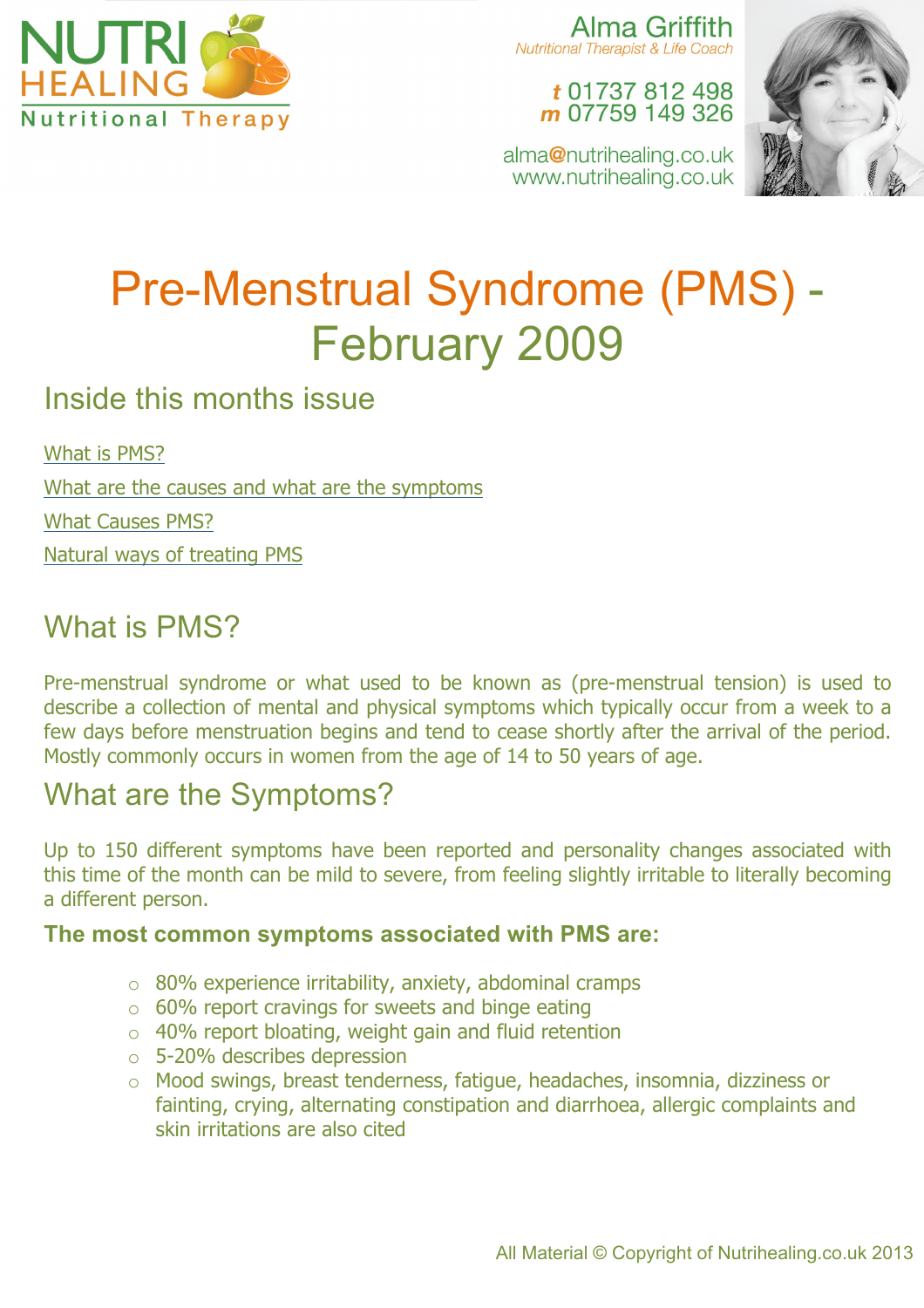#### **There are 4 common groupings of symptoms.**

- Anxiety This includes crying without a valid reason, irritability, physical and verbal abusiveness, and sudden mood swings.
- Cravings This can include food cravings such as those for sweets and chocolate, dairy products, and alcohol. General food cravings are very common with PMS.
- Heaviness and Headaches Fluid retention has a strong tendency to lead to headaches and migraines. Brest tenderness and abdominal bloating along with weight gain also fit into this category.
- Depression Including symptoms such as confusion, forgetfulness, clumsiness, paranoia, and rarely even suicidal thoughts and actions may be present.

### What Causes PMS?

There has been an enormous amount of research into PMS and while the exact cause is still unclear there are a number of factors that are considered to be contributing factors. These include physiological, nutritional, genetic, and behavioural factors.

- 1. Many believe that PMS stems from a neurochemical change within the brain. The emotional and physical changes that occur alongside a woman's menstrual cycle are typically a strong indicator of PMS.
- 2. Heredity also appears to be a contributing factor however it is very common that the specific symptoms will vary between mothers, daughters, and sisters
- 3. If a person is lacking in certain nutrients (vitamins and minerals), not exercising regularly, suffering from stress or just feeling generally run down. This may have an adverse effect on producing the right balance of hormones for the body to utilise effectively.
- 4. Hormonal factors such as variations in oestrogen levels have more recently been considered as a contributing factor.
- 5. Blood sugar imbalance is a key factor fluctuations in blood sugar (especially low) can cause a number of symptoms:- irritability, aggressive outbursts, depression, fatigue, dizziness, crying spells, anxiety, confusion, headaches, palpitations, forgetfulness and lack of sex drive. Where have we heard these before? Yes that's right! Very similar to PMS - so you may not be suffering from PMS but an imbalance in blood sugar. Usually caused through:

Poor diet choices i.e. High consumption of refined carbohydrates (white bread, cakes, biscuits, sweets and chocolate), which the body digests quickly, producing a rapid rise in blood glucose.

Caffeinated drinks (tea, coffee) and fizzy soft drinks, which stimulates 'fight & flight' mechanism and produces high levels of insulin.

Not eating regular meals and leaving large gaps between meals.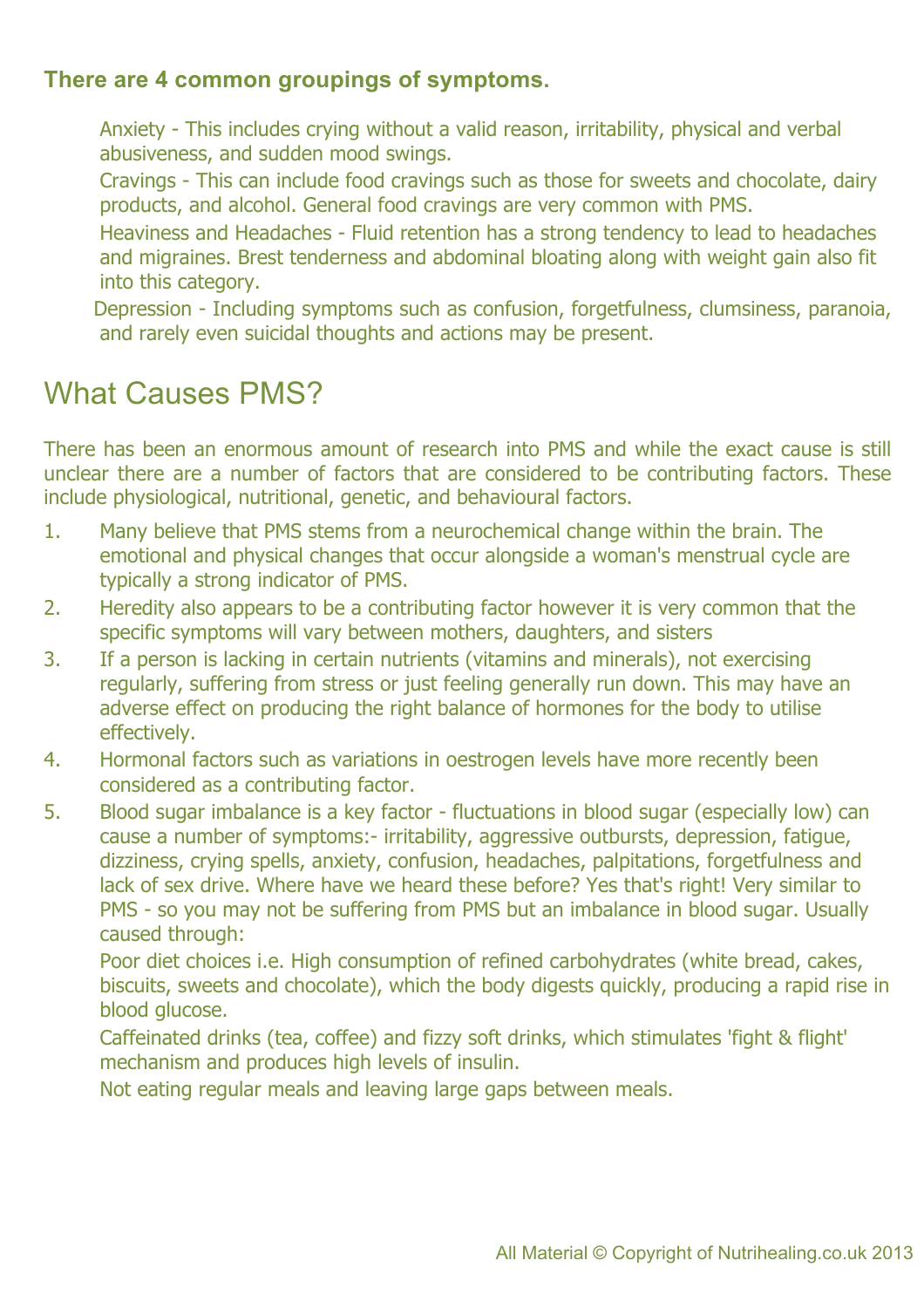## Natural ways of treating PMS

1. Improve your diet and buy organic- click on Riverford and Abel & Cole to find out why?

- $\circ$  Eat plenty of fruit & Veg (giving the body the right nutrients)
- o Eat complex carbohydrates wholegrains like brown rice, oats and wholemeal bread - these help to balance blood sugar
- o Eat phytoestrogens (plant oetrogens which help to balance hormones) beans, lentils, chickpeas and soya products.
- o Eat oily foods (essential fats/very important to balance hormones) nuts, seeds, fish and cold pressed oils.
- o Drink enough fluids water, herbal teas, fruit juice.
- o Cut down on Caffeine (diuretic effect on the body depleting valuable stores of vitamins & minerals necessary for healthy hormone balance) & Alcohol (this affects blood sugar and compromises Liver function, which detoxifies the body. It is also an antinutrient).
- $\circ$  Increase fibre fruit, veg, grains all of which play a major role in balancing female hormones by preventing 'old oestrogens' from being reabsorbed back into the bloodstream.
- $\circ$  Reduce your intake of saturated fats from diary, etc. (they interfere with the body's absorption of the essential fats, they stimulate overproduction of oestrogen, they interfere with insulin levels (blood sugar).
- $\circ$  Avoid sugar both on its own and hidden in foods (cause weight gain, which increases oestrogen production - hormone imbalance. More sugar you eat, more insulin you release, affecting blood sugar balance).
- o Avoid additives, preservatives and chemicals artificial sweeteners are linked to mood swings & depression. Eat your food in its natural state.

#### 2. **Herbs**

- o Agnus castus, Black Cohosh, Dong quai Hormone balancing herbs
- o Dandelion Herb that helps with water retention
- $\circ$  Milk thistle Herb that helps the Liver to detoxify

### 3. **Supplements**

- o Good multi-vitamin and mineral supplement Biocare or Nutri
- o Vitamin B6 50mg per day
- o Vitamin E (as d-alpha tocopherol) 300iu per day
- o Magnesium citrate or amino acid chelate 200mg per day
- o Zinc citrate 15mg per day
- o Omega 6 (GLA) 150mg per day